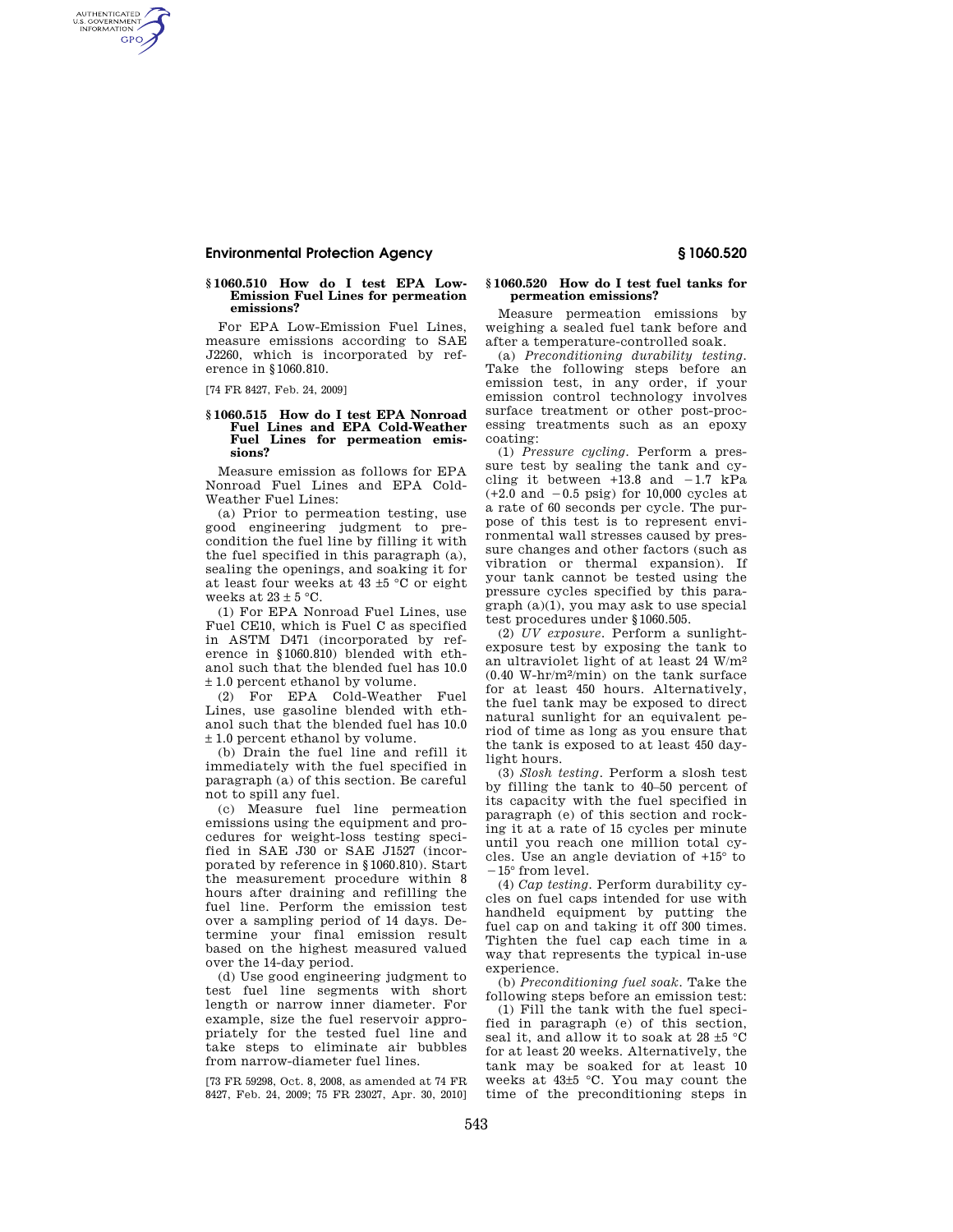paragraph (a) of this section as part of the preconditioning fuel soak as long as the ambient temperature remains within the specified temperature range and the fuel tank is at least 40 percent full; you may add or replace fuel as needed to conduct the specified durability procedures.

(2) Empty the fuel tank and immediately refill it with the specified test fuel to its nominal capacity. Be careful not to spill any fuel.

(3) [Reserved]

(4) Allow the tank and its contents to equilibrate to the temperatures specified in paragraph (d)(7) of this section. Seal the fuel tank as described in paragraph (b)(5) of this section once the fuel temperatures are stabilized at the test temperature. You must seal the tank no more than eight hours after refueling. Until the fuel tank is sealed, take steps to minimize the vapor losses from the fuel tank, such as keeping the fuel cap loose on the fuel inlet or routing vapors through a vent hose.

(5) Seal the fuel tank as follows:

(i) If fuel tanks are designed for use with a filler neck such that the fuel cap is not directly mounted on the fuel tank, you may seal the fuel inlet with a nonpermeable covering.

(ii) If fuel tanks are designed with fuel caps directly mounted on the fuel tank, take one of the following approaches:

(A) Use a production fuel cap expected to have permeation emissions at least as high as the highest-emitting fuel cap that you expect to be used with fuel tanks from the emission family. It would generally be appropriate to consider an HDPE fuel cap with a nitrile rubber seal to be worst-case.

(B) You may seal the fuel inlet with a nonpermeable covering if you separately account for permeation emissions from the fuel cap. This may involve a separate measurement of permeation emissions from a worst-case fuel cap as described in §1060.521. This may also involve specifying a worstcase Family Emission Limit based on separately certified fuel caps as described in §1060.103(e).

(C) If you use or specify a fuel gasket made of low-permeability material, you may seal the fuel inlet with a nonpermeable covering and calculate an

**§ 1060.520 40 CFR Ch. I (7–1–10 Edition)** 

emission rate for the complete fuel tank using a default value of 30  $g/m^2$ day for the fuel cap (or 50  $g/m^2$ /day for testing at 40 °C). Use the smallest inside cross-sectional area of the opening on which the cap is mounted as the fuel cap's surface area.

(iii) Openings that are not normally sealed on the fuel tank (such as hoseconnection fittings and vents in fuel caps) may be sealed using nonpermeable fittings such as metal or fluoropolymer plugs.

(iv) Openings for petcocks that are designed for draining fuel may be sealed using nonpermeable fittings such as metal or fluoropolymer plugs.

(v) Openings for grommets may be sealed using nonpermeable fittings such as metal or fluoropolymer plugs.

(vi) Rather than sealing a fuel tank with nonpermeable fittings, you may produce a fuel tank for testing without machining or stamping those holes.

(c) *Reference tank.* A reference tank is required to correct for buoyancy effects that may occur during testing. Prepare the reference tank as follows:

(1) Obtain a second tank that is identical to the test tank. You may not use a tank that has previously contained fuel or any other contents that might affect its mass stability.

(2) Fill the reference tank with enough glass beads (or other inert material) so the mass of the reference tank is approximately the same as the test tank when filled with fuel. Considering the performance characteristics of your balance, use good engineering judgment to determine how similar the mass of the reference tank needs to be to the mass of the test tank.

(3) Ensure that the inert material is dry.

(4) Seal the tank.

(d) *Permeation test run.* To run the test, take the following steps after preconditioning:

(1) Determine the fuel tank's internal surface area in square-meters, accurate to at least three significant figures. You may use less accurate estimates of the surface area if you make sure not to overestimate the surface area.

(2) Weigh the sealed test tank and record the weight. Place the reference tank on the balance and tare it so it reads zero. Place the sealed test tank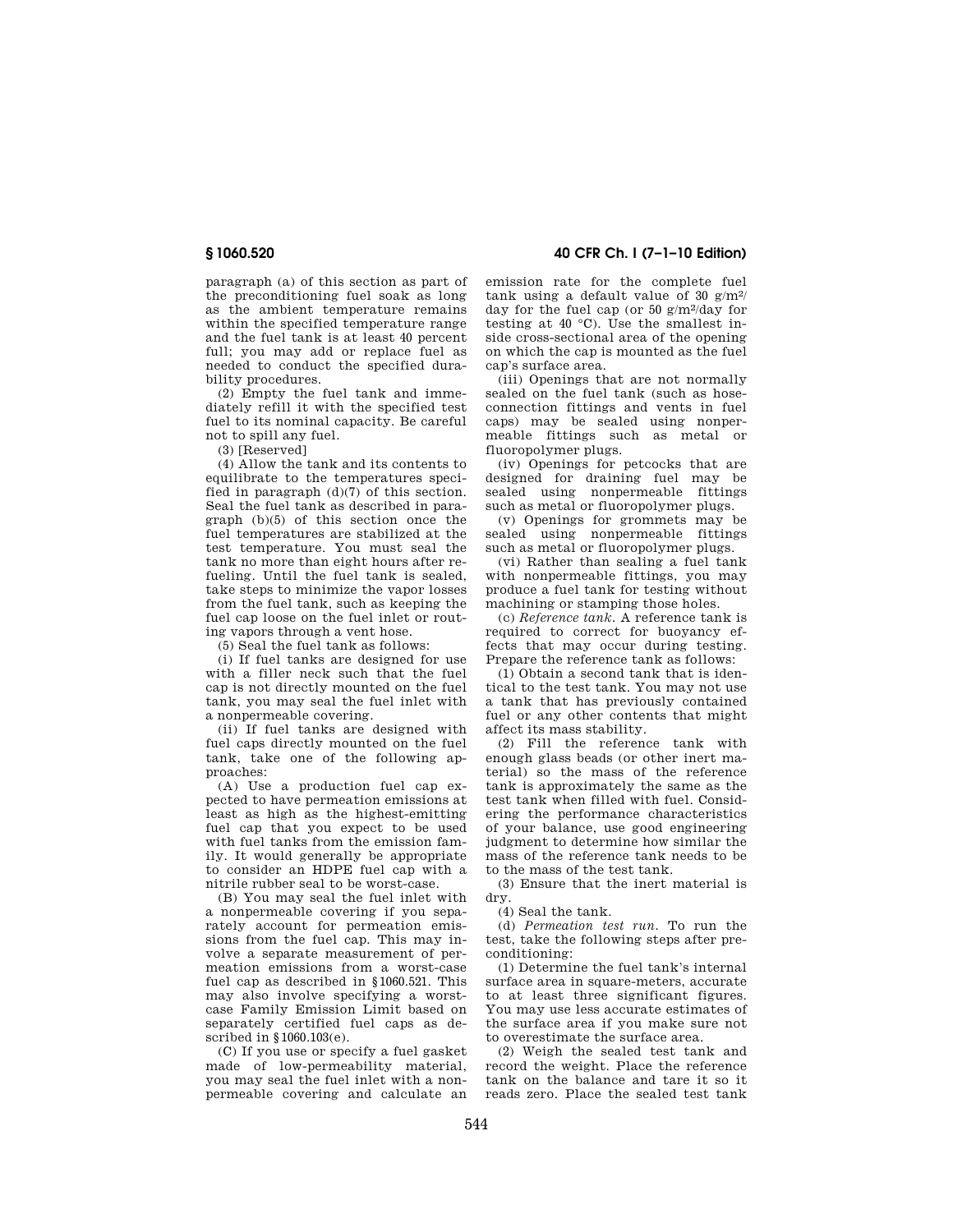## **Environmental Protection Agency § 1060.520**

on the balance and record the difference between the test tank and the reference tank. This value is M<sub>o</sub>. Take this measurement directly after sealing the test tank as specified in paragraphs (b)(4) and (5) of this section.

(3) Carefully place the tank within a temperature-controlled room or enclosure. Do not spill or add any fuel.

(4) Close the room or enclosure as needed to control temperatures and record the time. However, you may need to take steps to prevent an accumulation of hydrocarbon vapors in the room or enclosure that might affect the degree to which fuel permeates through the fuel tank. This might simply involve passive ventilation to allow fresh air exchanges.

(5) Ensure that the measured temperature in the room or enclosure stays within the temperatures specified in paragraph (d)(6) of this section.

(6) Leave the tank in the room or enclosure for the duration of the test run.

(7) Hold the temperature of the room or enclosure at 28  $\pm$  2 °C; measure and record the temperature at least daily. You may alternatively hold the temperature of the room or enclosure at 40  $\pm$  2 °C to demonstrate compliance with the alternative standards specified in §1060.103(b).

(8) Measure weight loss daily by retaring the balance using the reference tank and weighing the sealed test tank. Calculate the cumulative weight loss in grams for each measurement. Calculate the coefficient of determination,  $r^2$ , based on a linear plot of cumulative weight loss vs. test days. Use the equation in 40 CFR 1065.602(k), with cumulative weight loss represented by y<sup>i</sup> and cumulative time represented by yref. The daily measurements must be at approximately the same time each day. You may omit up to two daily measurements in any seven-day period. Test for ten full days, then determine when to stop testing as follows:

(i) You may stop testing after the measurement on the tenth day if  $r^2$  is at or above 0.95 or if the measured value is less than 50 percent of the ap-

plicable standard. (Note that if a Family Emission Limit applies for the family, it is considered to be the applicable standard for that family.) This means that if you stop testing with an r2 below 0.95, you may not use the data to show compliance with a Family Emission Limit less than twice the measured value.

(ii) If after ten days of testing your r2 value is below 0.95 and your measured value is more than 50 percent of the applicable standard, continue testing for a total of 20 days or until  $r^2$  is at or above 0.95. If  $r^2$  is not at or above 0.95 within 20 days of testing, discontinue the test and precondition the fuel tank further until it has stabilized emission levels, then repeat the testing.

(9) Record the difference in mass between the reference tank and the test tank for each measurement. This value is Mi, where *i* is a counter representing the number of days elapsed. Subtract  $M_i$  from  $M_o$  and divide the difference by the internal surface area of the fuel tank. Divide this g/m2 value by the number of test days (using at least two decimal places) to calculate the emission rate in g/m2/day. Example: If a tank with an internal surface area of 0.720 m2 weighed 1.31 grams less than the reference tank at the beginning of the test and weighed 9.86 grams less than the reference tank after soaking for 10.03 days, the emission rate would be—

# $((-1.31 \text{ g}) - (-9.82 \text{ g}))/0.720 \text{ m}^2/10.03$  $\rm days = 1.1784~g/m^2/day$

(10) Determine your final emission result based on the cumulative weight loss measured on the final day of testing. Round this result to the same number of decimal places as the emission standard.

(e) *Fuel specifications.* Use gasoline blended with ethanol such that the blended fuel has  $10.0 \pm 1.0$  percent ethanol by volume as specified in §1060.501. As an alternative, you may use Fuel CE10, as described in  $$1060.515(a)(1)$ .

(f) *Flow chart.* The following figure presents a flow chart for the permeation testing described in this section: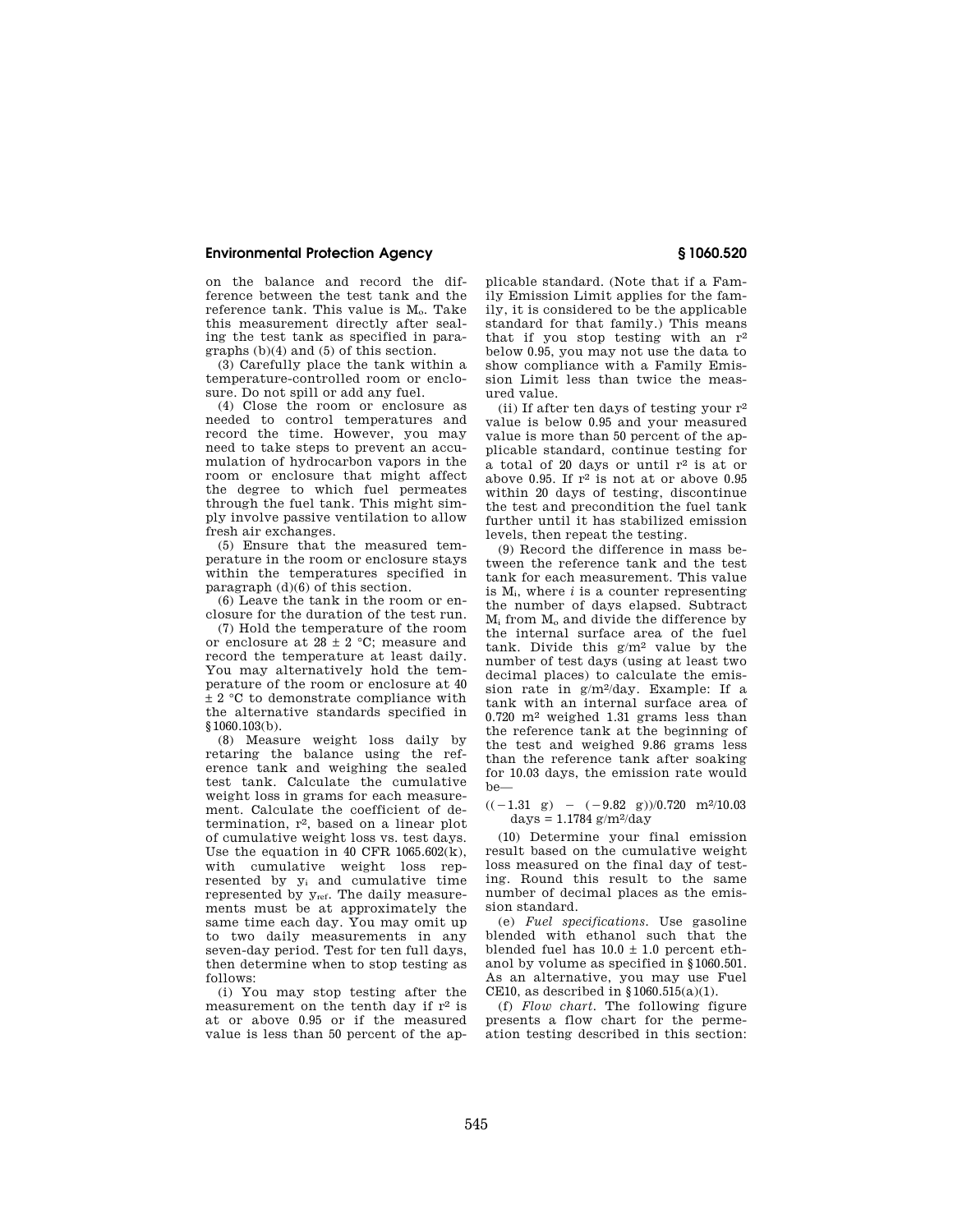§1060.520

40 CFR Ch. I (7-1-10 Edition)



\*\* The length of "soak" during durability testing may be included in the fuel soak period provided that fuel remains in the tank. Soak periods can be shortened to 10 weeks if performed at  $43 \pm 5$  C